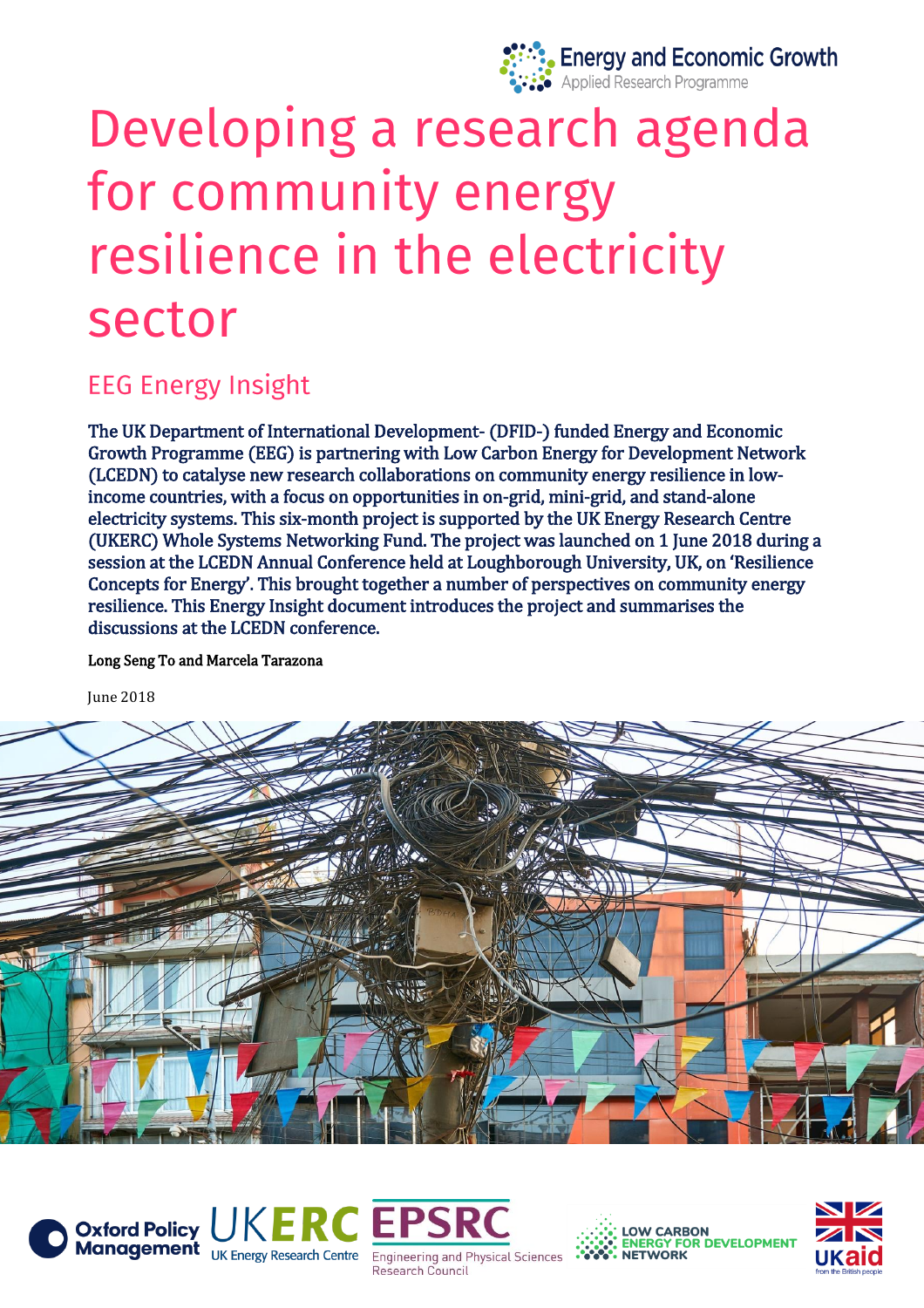Many low-income countries are vulnerable to natural hazards, long -term processes of ecological degradation, and global climate change. These factors threaten progress towards economic development enabled by energy access. Despite this, researchers have until recently failed to address resilience in the design and development of sustainable energy systems. Resea rch on energy access in low-income countries has also tended to be divided between on-grid, mini-grid, and stand-alone solutions. However, communities often utilise different combinations of systems in a strategic way. This project is designed to open up a dialogue around these issues by exploring the potential of a whole systems energy research approach to address questions of community resilience.

The **aim** is to establish research collaborations on community energy resilience in low-income countries using a whole systems energy research approach, bringing together social science perspectives on governance, economic modelling, disaster risk management, and technical expertise on designing resilient infrastructure. The project will focus on opportunities to increase community energy resilience in on-grid, mini-grid, and standalone electricity systems in South Asia and sub-Saharan Africa.

The project objectives are to:

- 1. facilitate knowledge exchange and establish a working relationship between academics, policymakers, energy practitioners, and donors in the UK, South Asia, and sub-Saharan Africa;
- 2. identify research opportunities to increase community energy resilience in on-grid, mini-grid, and stand-alone electricity systems; and
- 3. explore opportunities to extend this research area through further funding.

This will be achieved through three workshops in 2018 to further develop and engage stakeholders in this research area and to develop joint proposals for future work. These workshops will be held in:

- September in the UK;
- October in South Asia; and
- November in sub-Saharan Africa.

Outputs will include a webinar, a working paper, a policy briefing, and a project report.

This project is led by the LCEDN and EEG. LCEDN is a network of UK researchers focused on renewable energy and international development. LCEDN is involved in delivering capacity building activities for DFID's Transforming Energy Access (TEA) programme, which focuses on enabling energy access via stand-alone and mini-grid systems. EEG is an applied research programme examining the role of energy in driving economic growth in lowincome countries to aid policymakers in designing large-scale (grid) energy systems. This networking project establishes a working relationship between LCEDN, EEG, and TEA, and thus links UK research expertise with DFID's two major programmes looking to invest in research and capacity building in the energy sector. This project will develop joint research that is highly relevant to both programmes.

#### **Resilience concepts for energy**

Community energy resilience includes both the resilience of energy systems to shocks and stresses, as well as the contribution of energy to improving community resilience. The presentations at the 'Resilience Concepts for Energy' session at the LCEDN Annual Conference session examined disasters, the long-term planning required to improve energy resilience, as well as how resilient energy systems can contribute to community resilience through improved livelihoods. Summaries of the three presentations and discussions are given below and further details about the LCEDN conference can be found in the appendix. Copies of conference presentations will be made available at [www.lcedn.com.](http://www.lcedn.com/)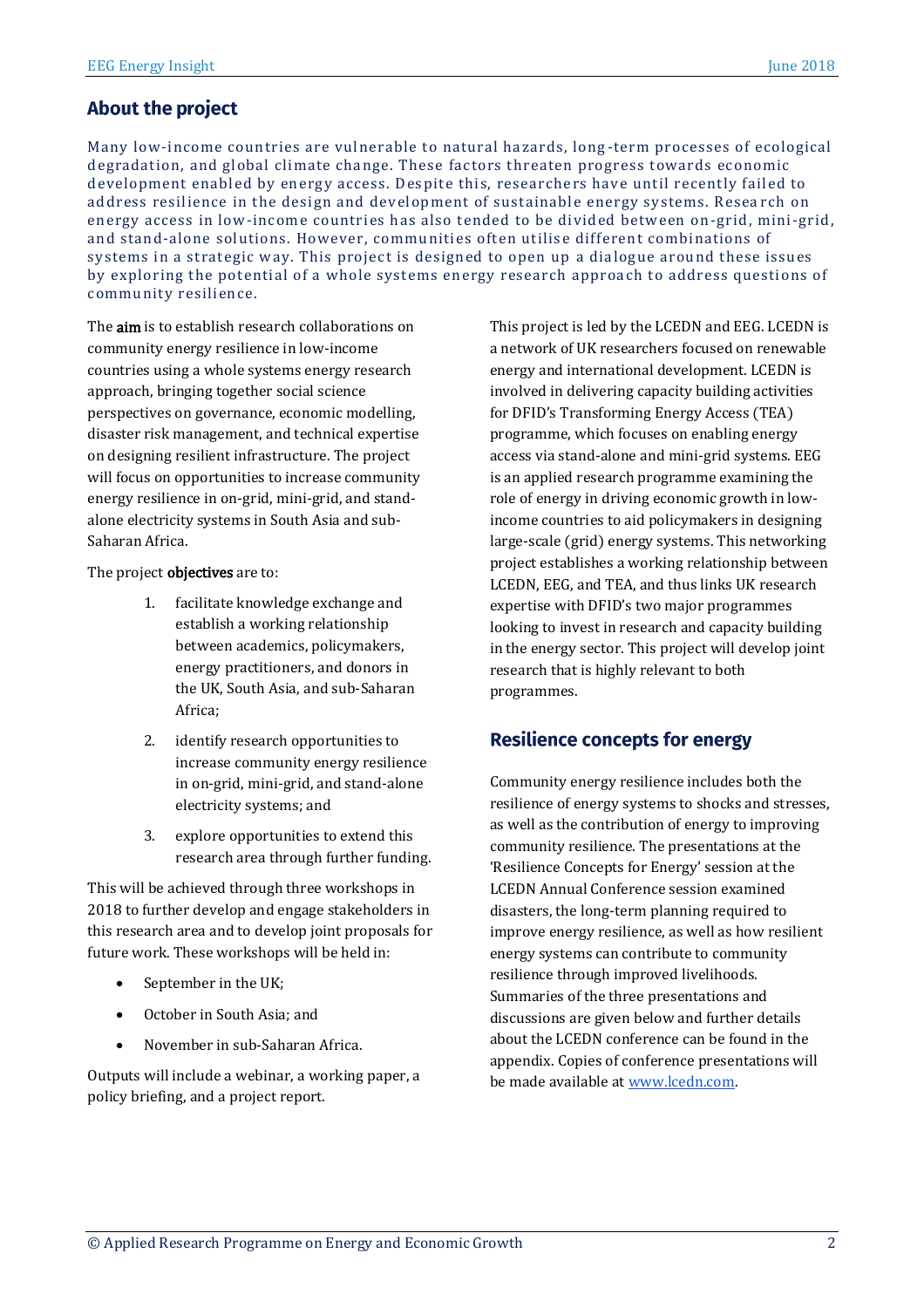#### **Chair's remarks**

Marcela Tarazona, director of EEG, welcomed participants to the session and highlighted the importance of this topic. Energy is key to economic growth, but governments do not always prioritise re-establishing energy access after disasters. In addition, community energy resilience is linked to the movement from a reactive approach to disaster response, to a proactive approach of disaster risk management.

#### **Community energy resilience in Nepal**

Long Seng To, from Loughborough University, presented research on energy access in four affected districts a year after the 2015 major earthquakes in Nepal. The earthquake created a sense of existential vulnerability and disruption to daily life. The results showed that most households had re-established some form of energy access after the earthquake through using multiple sources of energy (or fuel stacking) as a resilience strategy. Energy access was often re-established through processes of community-based resourcefulness, and of 'making do' in the first stage of recovery. Households relied on informal governance and social structures to regain access to energy after the earthquake. The role of international organisations, government agencies, and international nongovernmental organisations (NGOs) was much stronger in other areas of recovery. Full restoration of energy services was slow and failure to restore services was a key factor in the continued disruption to people's everyday lives. There were also inequalities in relation to which communities were able to restore their own energy services.

#### **Adaptation for buildings: from both** long-term and short-term perspectives

Hu Du, from Cardiff University, presented his work on climate change and energy in buildings. He is developing new concepts for energy positive buildings, including HABITAT, a plug-n-harvest modular facade for buildings on the Tibetan Plateau. He is also using near-term weather forecasting data to understand building energy demand and renewable energy production. Hu Du plans to bring together a group of researchers from the UK and China for a workshop on 'renewable

energy systems in zero carbon villages' in Lhasa in August 2018.

#### **Financial aspects of community energy** resilience

Collen Zalengera, from Mzuzu University, presented on his work on renewable energy systems in Malawi. He emphasised the importance of energy systems as physical assets that are needed to achieve livelihoods outcomes. Vulnerability is also the result of hazards and weaknesses in infrastructure. Malawi has experience in microgrids and biogas projects which have failed as a result of inappropriate design and lack of long-term financial arrangements for maintenance and repairs. A lack of professionalism, innovation and entrepreneurship are key barriers to delivering resilient energy solutions. Delivery of resilient energy systems requires deep-rooted collaborations to deliver the needed technology and financial framework. This should involve the community, regulators, government departments, NGOs, companies, and training institutions. Increasing investments in renewable energy in Malawi offer business opportunities to deliver resilient infrastructure.

### **Discussion**

Reflecting on the three presentations, Marcela Tarazona commented that they highlighted the need for donors to be more aware of how communities are coping with energy needs after disasters, and emphasised the importance of technology and planning for energy resilience. Three things that governments need to think about in relation to energy resilience are putting a plan in place, agreeing a decision making protocol, and putting finance in place. These need to be integrated into plans for disaster risk management. Marcela called for participants to not only ask questions, but to also provide input into the development of the Research Collaborations for Community Energy Resilience in Low-Income Countries project.

Themes discussed included:

• short-term coping capacity and long-term transformational capacity of cities and rural areas after disasters;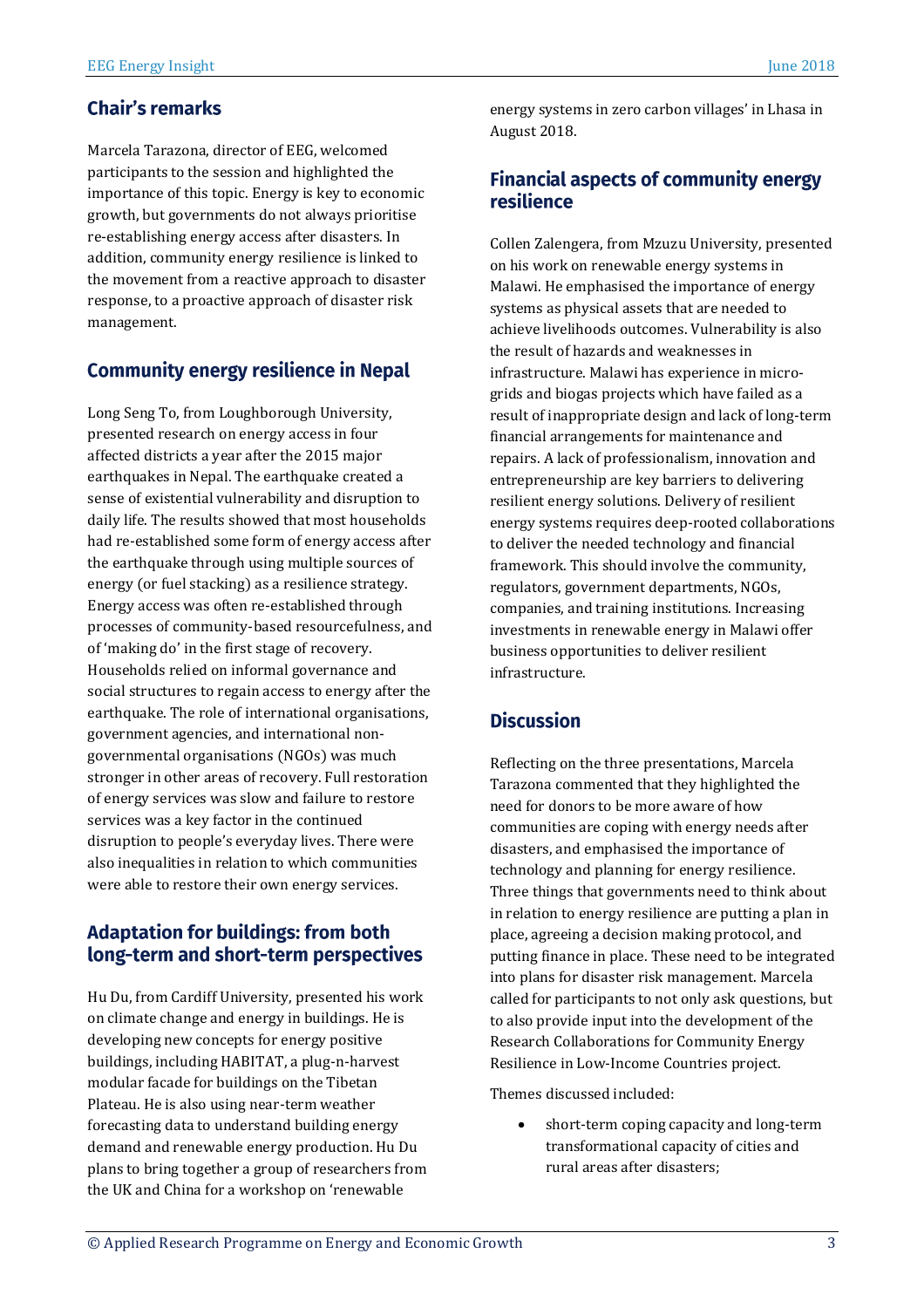- interlinkages between energy and other sectors (e.g. health and education), and how a sub-optimal state in energy systems affects other systems;
- consideration of the energy security context of a country;
- coping mechanisms at different scales, including community, city, and national levels;
- using a common pool resource perspective to maximise resilience;
- reasons for loss of energy services after several years after connection; and
- building back better by replacing the grid with more resilient decentralised energy options.

Examples raised included Nepal, the UK, India, Sri Lanka, Kenya, and Puerto Rico.

## **Conclusion**

The session on 'Resilience Concepts for Energy' at the LCEDN Annual Conference yielded rich discussions on what the concept of energy resilience might cover. The presentations revolved around community energy needs after disasters, technical developments for building adaptations, the importance of linking energy resilience and livelihoods, as well as the longevity of energy systems. The participants also pointed to other areas, including the importance of working at multiple scales and across different sectors, and considering short-term and long-term mechanisms. These will be explored further in three workshops in 2018, as part of the Research Collaborations for Community Energy Resilience in Low-Income Countries project.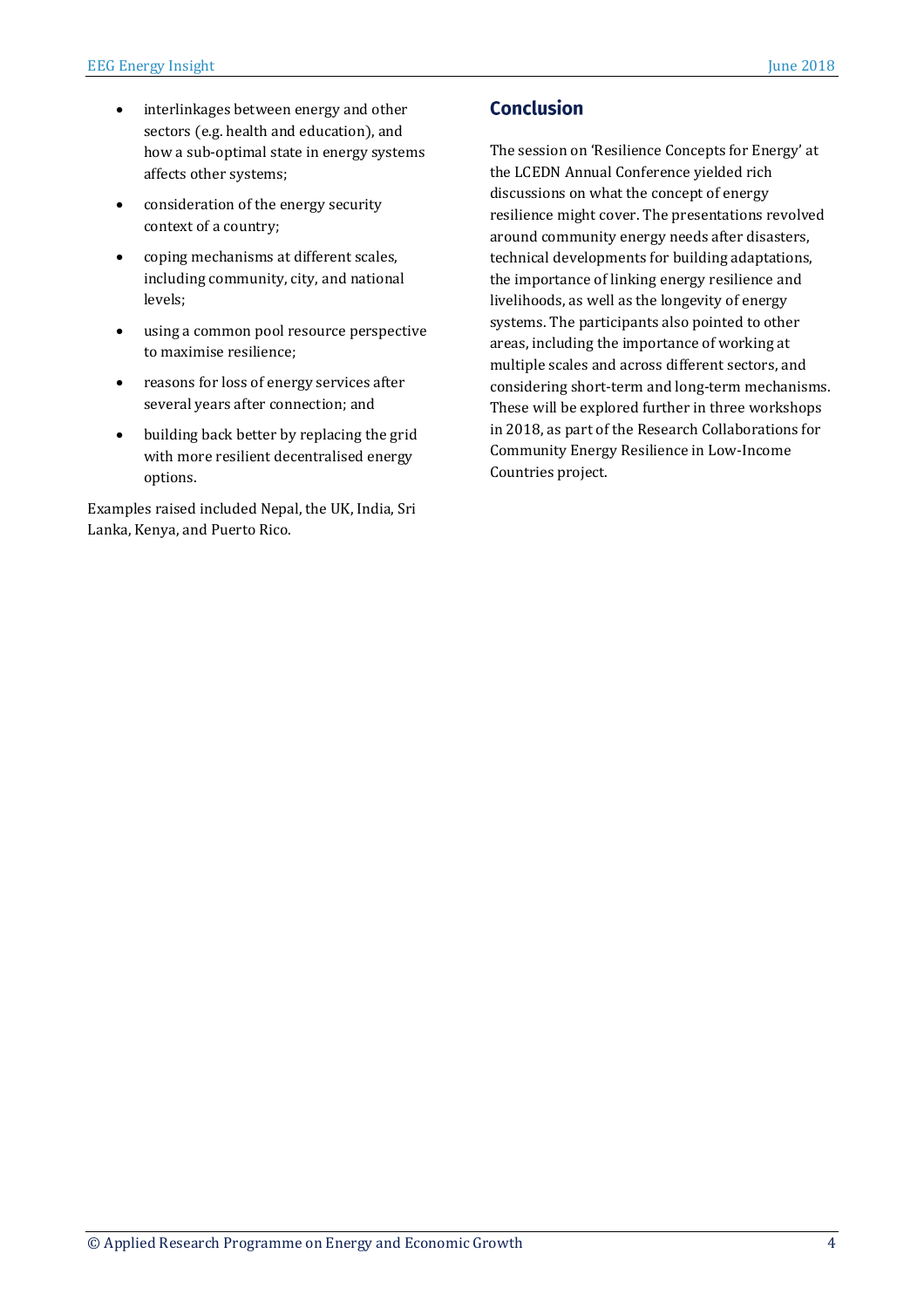#### **Acknowledgements**

We would like to thank Freya Stanley-Price and Joni Cook for helping to document the session.

#### **Appendix: LCEDN conference and session details**

LCEDN 7th Annual Conference: Transforming Energy Access?

Holywell Park Conference Centre, Loughborough, United Kingdom

30 May – 1 June 2018

The LCEDN annual conferences provide opportunities to meet with colleagues from across the world with interests in low carbon transitions and in addressing energy access challenges (be they providing electricity or modern cooking services). The events are expressly inter-disciplinary, bringing together researchers with backgrounds in science, engineering, economics, and business, and the full gamut of social sciences.

The other raison d'etre of the LCEDN is to bring together the academic community with those working in other sectors. Sessions focus on the private sector (both large- and small-scale), different approaches towards innovation in different sectors, grassroots mobilisation and community engagement, and interactions with policymakers and other key stakeholders.

This year our conference is being delivered alongside the team coordinating DFID's Transforming Energy Access initiative (the Carbon Trust, Energy4Impact, University of Cape Town and The Energy and Resources Institute in India) hence the strapline for this year's conference.

During our sessions this year, we will address what it will take to fundamentally transform energy access in new directions. The issues to be explored will include but are in no way limited to:

- The social/equity impacts of current and intended energy access programmes (including gender, age, disability etc.)
- Innovative forms of access to finance and alternative delivery mechanisms
- Different approaches to innovation
- New approaches in clean cooking
- Confronting waste in low carbon transitions
- More than entrepreneurialism: energy and local development planning
- Local energy governance

#### Session: Resilience concepts for energy

#### 11:00-12:30, Friday 1 June

In this session, we will discuss the emerging concept of energy resilience, focusing on the community level. What are the resilience issues which are most important for the energy sector? How can energy systems contribute to resilience at different levels (e.g. community, regional and national)? What can we learn from resilience thinking in other sectors?

Chair: Marcela Tarazona, Oxford Policy Management

Speakers:

- Long Seng To, Loughborough University community energy resilience after the earthquake in Nepal (15 min)
- Hu Du, Cardiff University "Adaptation for buildings from both long term and short term perspectives" (15 min)